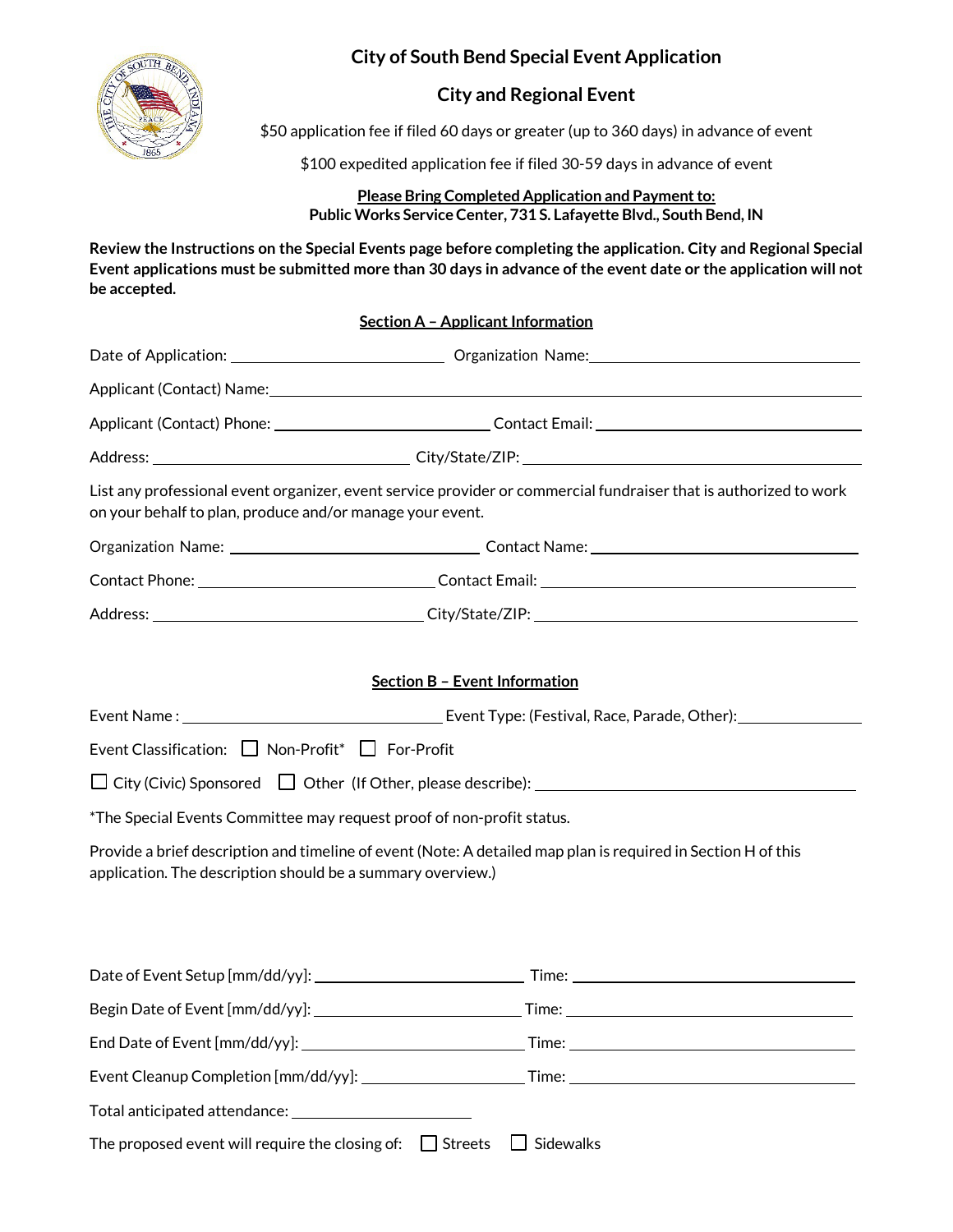|  |  | Is the event ticketed or include fees? $\Box$ Yes $\Box$ No If yes, list fees and fee groups below: |  |
|--|--|-----------------------------------------------------------------------------------------------------|--|
|--|--|-----------------------------------------------------------------------------------------------------|--|

| Does the event have any partnered sponsorships? | $\Box$ Yes $\Box$ No |
|-------------------------------------------------|----------------------|
|                                                 |                      |

If yes, list the number of sponsors at each level of partnered sponsorship:

|  | Is this a returning special event or part of a series of special events? $\Box$ Yes $\Box$ No |  |  |  |  |  |
|--|-----------------------------------------------------------------------------------------------|--|--|--|--|--|
|--|-----------------------------------------------------------------------------------------------|--|--|--|--|--|

If yes, provide the date, location, and attendance of past special events and/or future planned events in the series:

**If your eventis a parade, race, or other processional-type event, please complete Section C. Otherwise, continue to Section D.**

## **Section C – Parades, Races, and other Processional Events**

What is the estimated number of parade/race spectators on the proposed route? \_\_\_\_\_\_\_\_\_\_\_\_\_\_\_\_\_\_\_\_\_\_\_\_\_\_\_\_\_\_\_\_

Describe any sound equipment that will be used in the parade/race: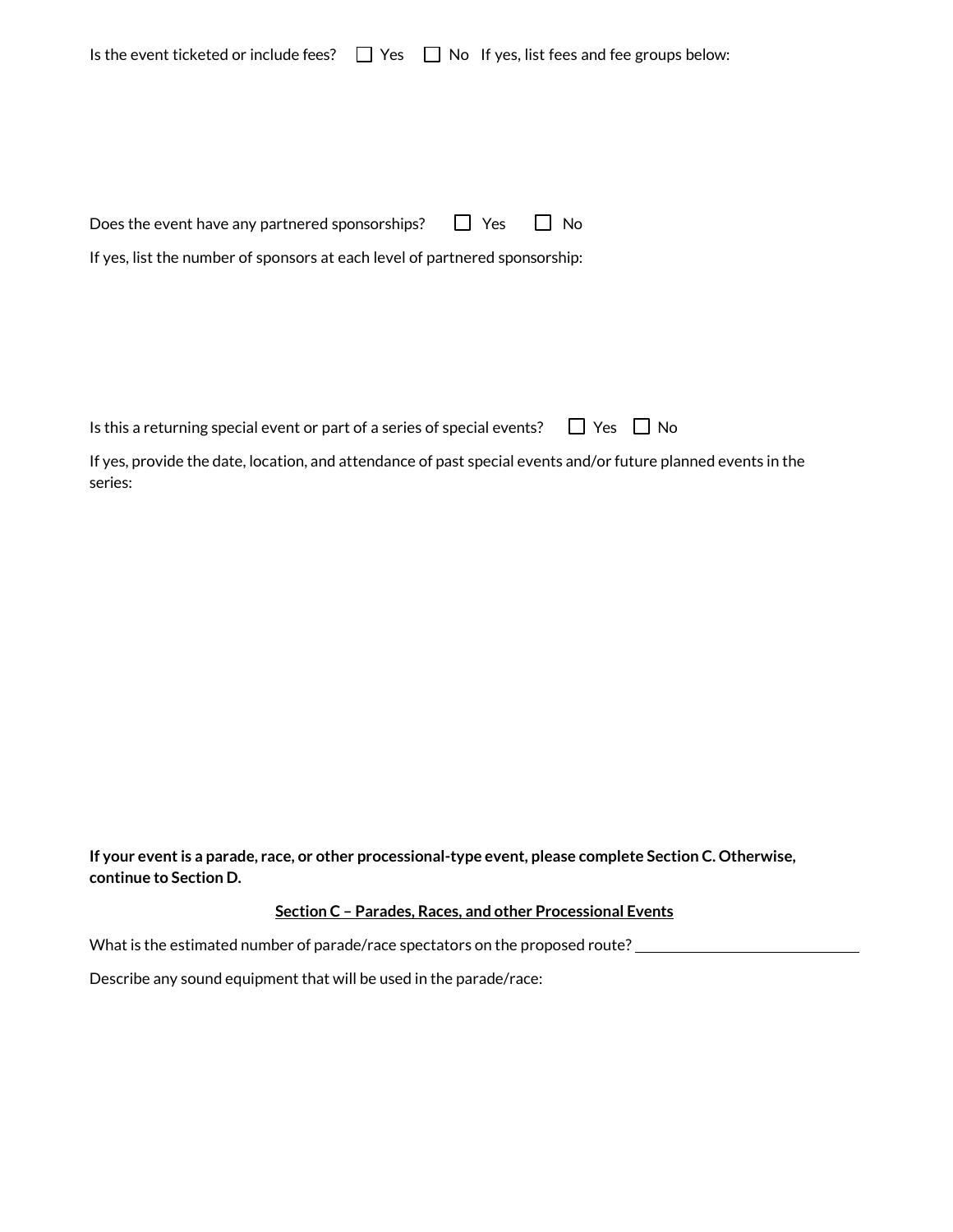Does the event have participant categories? For example, a run that has different race divisions or a parade with separate walking/marching groups.

 $\Box$  Yes  $\Box$  No

If yes, list categories and anticipated participants per category.

If your event is a parade, what is the approximate number and type(s) of animals, vehicles, and floats participating in the parade? (Note: If using animals in a parade, event organizers are responsible for cleaning up animal waste left on the parade route.) Describe parade participants below:

#### **Section D – Equipment, Set-up, and Logistics**

| Are you hiring a company to provide entertainment, games or inflatables? |  | $\Box$ Yes $\Box$ No |  |
|--------------------------------------------------------------------------|--|----------------------|--|
|--------------------------------------------------------------------------|--|----------------------|--|

 $\circ$  If yes, you must submit proof of insurance for all stage and entertainment companies three (3) weeks before the event.

Describe any hired entertainment:

| Will you be staking any tents, inflatables, portable restrooms or any other anchorings? $\Box$ Yes $\Box$ No |  |
|--------------------------------------------------------------------------------------------------------------|--|
|                                                                                                              |  |

 $\circ$  If yes, you must provide proof of locates (locate number) two (2) weeks prior to your event. Locates can be found by calling 811.

| Does your event include the use of fireworks, rockets, lasers, or other pyrotechnics? $\Box$ Yes $\Box$ No |  |  |
|------------------------------------------------------------------------------------------------------------|--|--|
|------------------------------------------------------------------------------------------------------------|--|--|

- $\circ$  Depending on the potential fire risk, applicants may need to receive approval of the South Bend Fire Department (process facilitated by event coordinator).
- o Describe the event's proposed fire-related entertainment: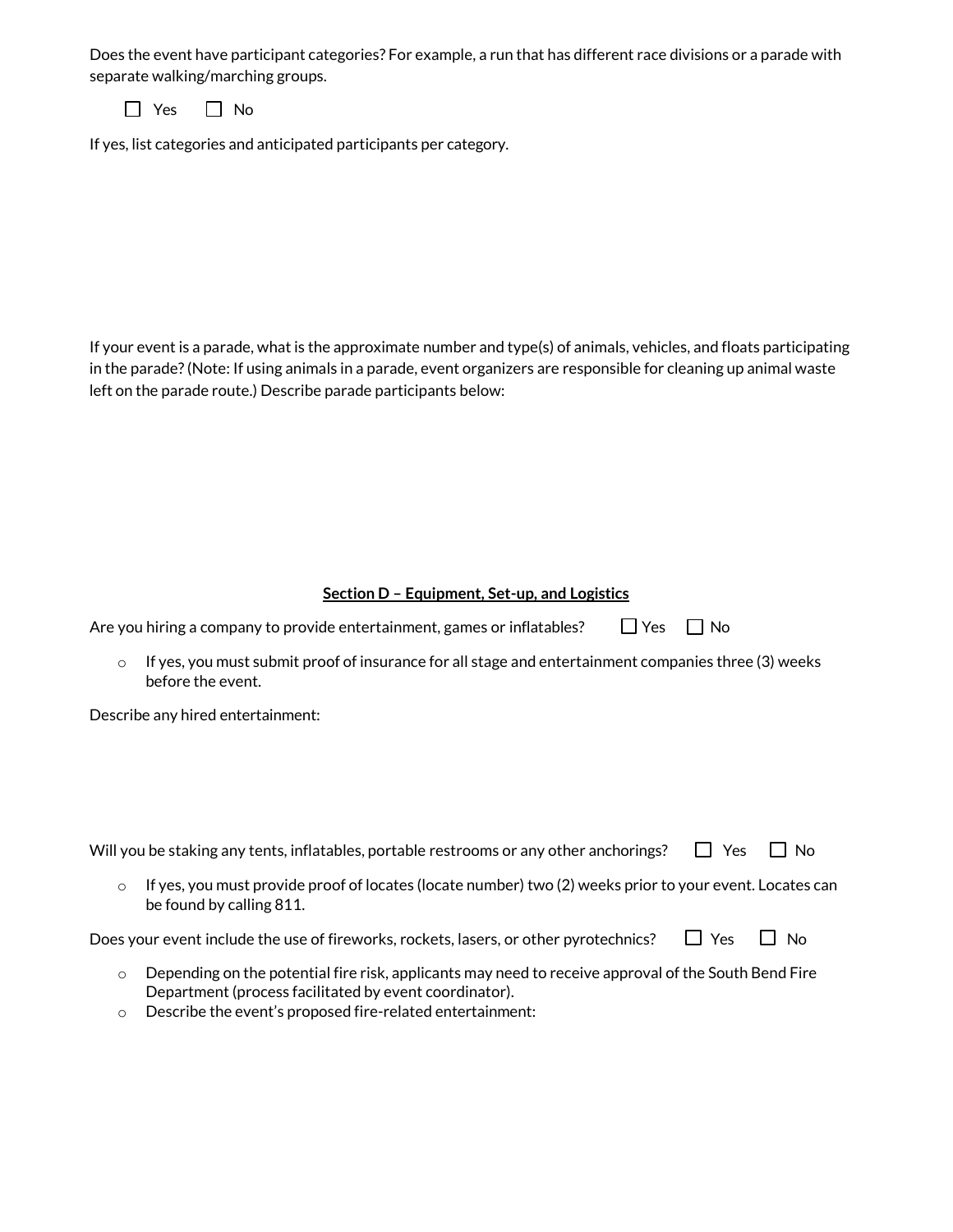Will there be any musical entertainment features at the event?  $\Box$  Yes  $\Box$  No

 $\circ$  If yes, describe the type of music, schedule of sound check/performances, and the names of any artists performing:

For stage inspections, contact the Department of Homeland Security at 317-232-2222.

If your route crosses over a state road or a bridge please contact the following for permission: State, INDOT: Michael Hurt 219-235-7528, [Mhurt1@indot.in.gov](mailto:Mhurt1@indot.in.gov) County bridges: Andy Hayes 574-235-9626, [ahayes@co.st-joseph.in.us](mailto:ahayes@co.st-joseph.in.us)

#### **Section E – Food**

| Are you having food at your event (food vendors, caterers, food trucks, etc.)? $\Box$ Yes $\Box$ No |  |  |  |  |
|-----------------------------------------------------------------------------------------------------|--|--|--|--|
|-----------------------------------------------------------------------------------------------------|--|--|--|--|

- $\circ$  If yes, the event coordinator must apply for and receive a St Joseph County Health Department Temporary Event Permit.
- $\circ$  Vendor(s) must also apply for and receive a St. Joseph County Health permit. Health Permits must be filed with the county 30 days prior to the proposed event. Each vendor must obtain necessary permits to serve on-site and display these permits at the event.
- $\circ$  All applications and guidelines can be found at the St. Joseph County Health Department Food Service website: sjchd.org/food-service.

| Please select food sales types: $\Box$ Food Vendor $\Box$ Caterer $\Box$ Food Truck $\Box$ Other: |  |  |  |  |
|---------------------------------------------------------------------------------------------------|--|--|--|--|
|---------------------------------------------------------------------------------------------------|--|--|--|--|

If a Food Truck, please list company name:

Describe how food will be cooked and served:

### **Section F – Alcohol**

| $\Box$ Yes<br>$\Box$ No<br>Will alcohol be served or sold? |
|------------------------------------------------------------|
|------------------------------------------------------------|

If no, please continue to Section G – Contingency and Strategic Planning If yes:

- $\circ$  The applicant must apply for and receive a temporary liquor license from the Alcohol & Tobacco Commission. Indiana ATC forms are located at in.gov/atc/2409.htm. (Temporary Permits are near the bottom of the form list.) Forms must be filed with the district ATC office five (5) days prior to the requested event date.
	- o Application cannot be processed without a copy of this license.
- o A refundable \$400.00 deposit paid by card or check (made to City of South Bend) must be submitted with application.
	- $\circ$  Application cannot be processed without deposit. Deposit will be returned upon inspection of event area by the Board of Public Works.
- $\circ$  Events with have alcohol sales must provide security. If your event will be hiring a security company, please provide its contact information in sub-section (a) below. Otherwise, please list the names, phone numbers, and qualifications (e.g. off-duty police officer, professional security guard, or event applicant) of three (3) security guards in the fields provided in sub-section (b).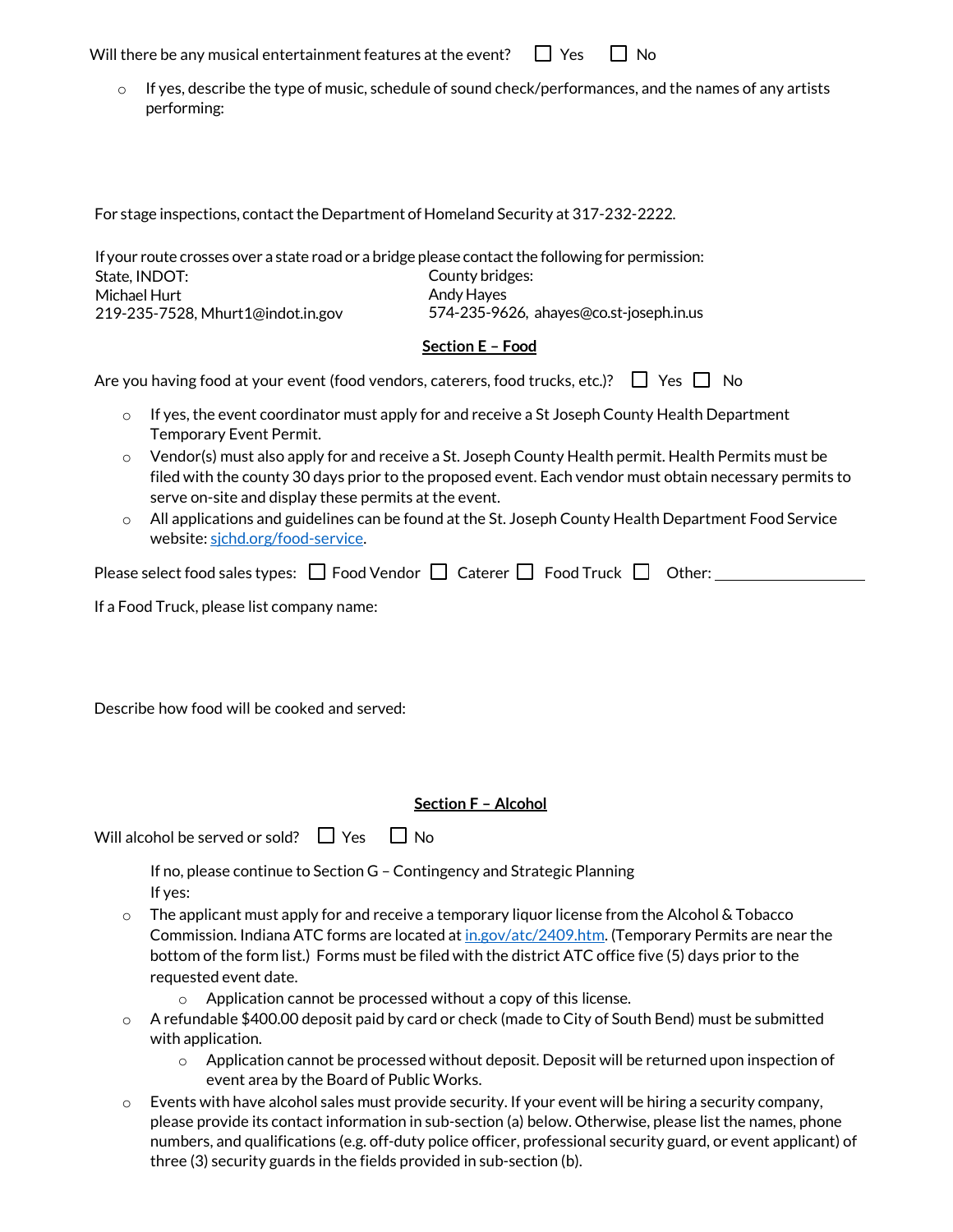(a)

|     | Company Name: Company Name: Company Name: Company Name: Company Name: Company Name: Company Name: Company Name |  |
|-----|----------------------------------------------------------------------------------------------------------------|--|
|     |                                                                                                                |  |
|     |                                                                                                                |  |
| (b) |                                                                                                                |  |
|     |                                                                                                                |  |
|     |                                                                                                                |  |
|     |                                                                                                                |  |
|     |                                                                                                                |  |
|     |                                                                                                                |  |
|     |                                                                                                                |  |
|     |                                                                                                                |  |

## **Section G – Contingency and Strategic Planning**

For each of the following, please provide detailed descriptions. If you run out of space, attach a response to this application submission.

- Emergency Safety Plan This plan should include, but is not limited to:
	- o The number of Indiana Law Enforcement Academy certified officers, fire, and emergency medical personnel, and the need to use any of the City's public safety or emergency response services.
	- $\circ$  If hiring a security service, provide contact information and the number of hired event personnel.
	- o Proposed internal communications systems and public address systems.

- Proposed Cleanup Plan This plan should include, but is not limited to:
	- o Measures in place to collect and remove trash, litter and recyclables.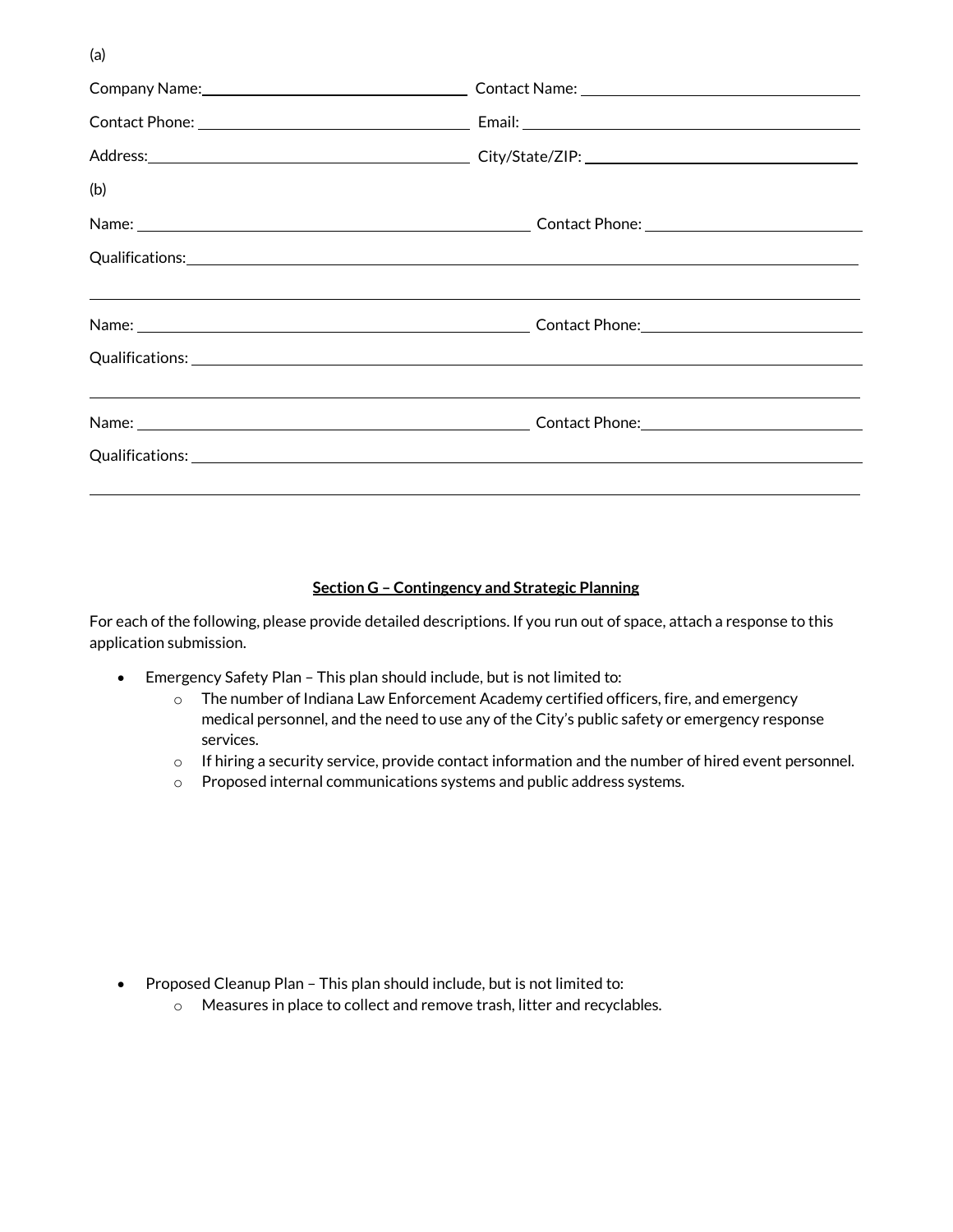- Inclement Weather Plan This plan should include, but is not limited to:
	- $\circ$  Safety measures that will be taken in the event of a tornado warning, tornado watch, thunderstorm, and extreme temperatures.

- Proposed Lost and Found Plan This plan should include, but is not limited to:
	- $\circ$  A description of the use of signage, announcements on public address systems or pre-event handouts.

# **Section H – Site Plan / Route Map**

### **For parades, races and other processional events:**

Are you selecting one of South Bend Police Department's (SBPD) pre-approved race routes?  $\Box$  Yes  $\Box$  No

You must select from SBPD's pre-approved race routes (see links on application site) or provide sufficient evidence of event participation if the applicant is proposing a different route through South Bend.

If your event will not be using a pre-approved race route, the proposed event map should include a route plan clearly identifying the timing and locations of proposed street closures, and the direction of parade movement.

If your event will not be using a pre-approved race route, please explain: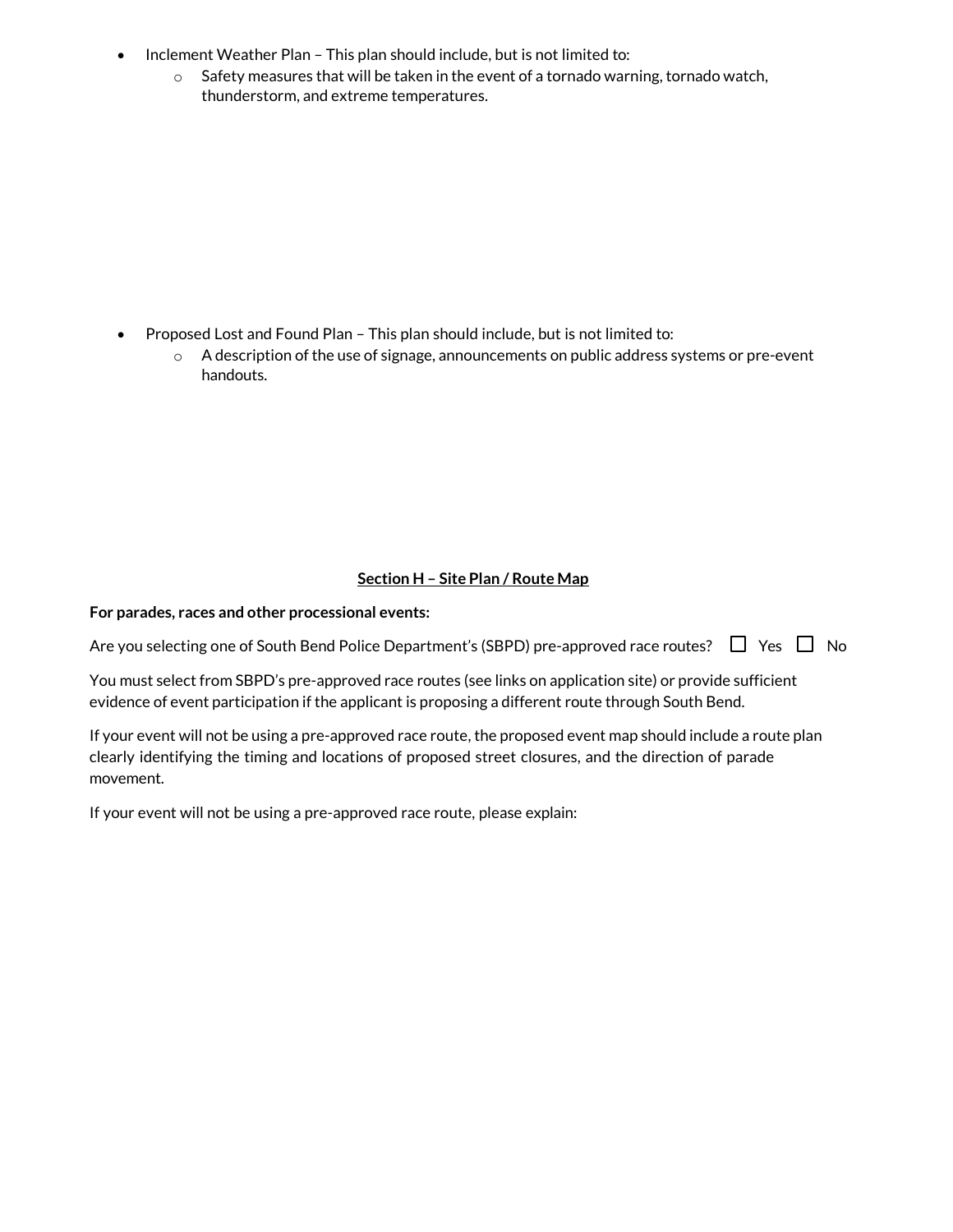### **Site Plan / Route Map - For All Events:**

Provide an attached map with the geographic locations of all event items listed below.

- Outline of entire event venue including the names of all affected streets and areas.
- Clear markings for street closures and a schedule for each.
- Location of fencing, barriers, and/or barricades. Indicate any removable fencing and exit locations for emergency purposes.
- Location of all stages, platforms, bleachers, grandstands, tents, booths, cooking areas, vehicles, trailers, and other temporary structures. **Applicants should also clearly mark locations of food and alcohol serving or sales, if applicable.**
- The location(s) and number of all portable toilets and wash stations.
- The location(s) and number of all trash and recycling containers, including dumpsters.
- The location of generators or any source of electricity.
- Traffic plan and map, including proposed loading/drop off areas, barricades, secured areas, vehicle and bicycle parking areas, and considerations for TRANSPO bus route changes.

## **Section I – Mitigation of Impact**

If you are using and/or closing public sidewalks or streets, you are required to notify area business owners and residents. You must:

 $\circ$  Present your event concept to the surrounding stakeholders (residents, businesses, and neighborhood groups) that represent the venue area.

# **Attach** a **copy of the brochure or door hanger distributed to all affected residents/businesses/neighborhood groups describing the event purpose, date and time.**

# **Section J – Insurance**

A Certificate of Insurance (copy) confirming the existence of a liability policy (General Liability and Automobile Liability) of not less than \$700,000 per occurrence and \$1,000,000 aggregate, which specifically names the City of South Bend, IN as an additionally insured for the event must be submitted. Copy of Certificate of Insurance must be submitted two (2) weeks prior to the date of the event.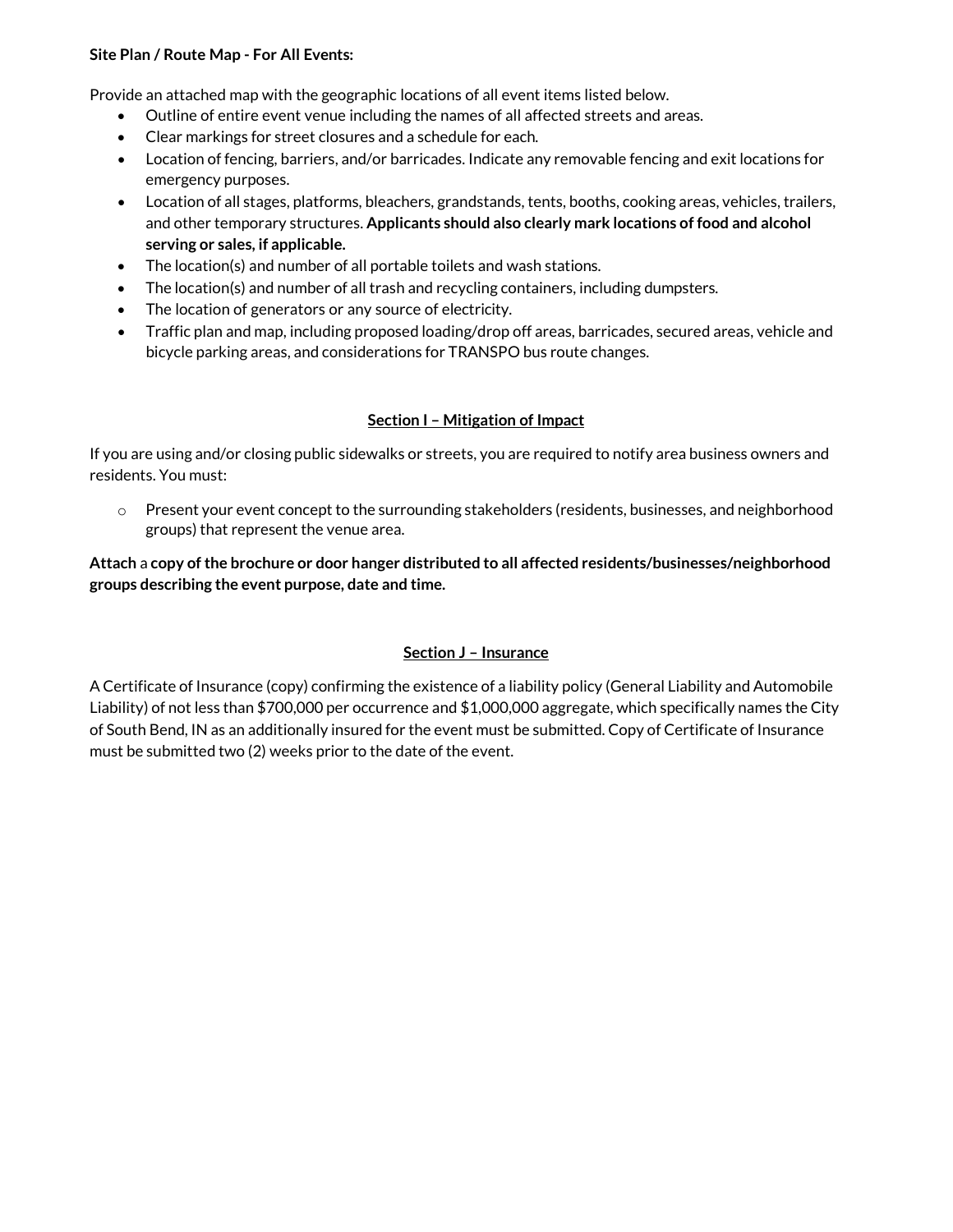# **Section K – Indemnity & Hold Harmless Agreement**

## **City of South Bend Special Events Committee**

#### **Indemnity & Hold Harmless Agreement**

| Event Location (Please describe):                      |                                                                                                                                                                                                                                                                                                                                                                                                                                                                                                                                                                                                                                                                                                                                                                                                    |  |
|--------------------------------------------------------|----------------------------------------------------------------------------------------------------------------------------------------------------------------------------------------------------------------------------------------------------------------------------------------------------------------------------------------------------------------------------------------------------------------------------------------------------------------------------------------------------------------------------------------------------------------------------------------------------------------------------------------------------------------------------------------------------------------------------------------------------------------------------------------------------|--|
|                                                        |                                                                                                                                                                                                                                                                                                                                                                                                                                                                                                                                                                                                                                                                                                                                                                                                    |  |
|                                                        |                                                                                                                                                                                                                                                                                                                                                                                                                                                                                                                                                                                                                                                                                                                                                                                                    |  |
|                                                        |                                                                                                                                                                                                                                                                                                                                                                                                                                                                                                                                                                                                                                                                                                                                                                                                    |  |
| of Public Works as additionally insured for the event. | Insurance Amount: This event is insured for no less than \$700,000 per occurrence and \$1,000,000 in aggregate,<br>and the certificate of insurance includes a rider naming City of South Bend, Special Events Committee, and Board                                                                                                                                                                                                                                                                                                                                                                                                                                                                                                                                                                |  |
|                                                        |                                                                                                                                                                                                                                                                                                                                                                                                                                                                                                                                                                                                                                                                                                                                                                                                    |  |
|                                                        | and hold harmless the Civil City of South Bend, Indiana, from any liability, loss, costs, damages or expenses,<br>including attorney fees, which the Civil City of South Bend, Indiana, may suffer or incur as a result of any claims<br>or actions which may be made against the City, its agents, employees, or subdivisions by any person, including a<br>participant in the activity, arising out of the approval of this request by the Civil City of South Bend, Indiana,<br>through the Board of Public Works, to close a portion of the public right-of-way for the event described above,<br>or for any harm or damage alleged to have occurred because of the holding of the special event. The<br>undersigned certifies that he/she is authorized to bind the APPLICANT to these terms. |  |

Signed on this Date:

Authorized Organizer Signature

Printed Name and Title